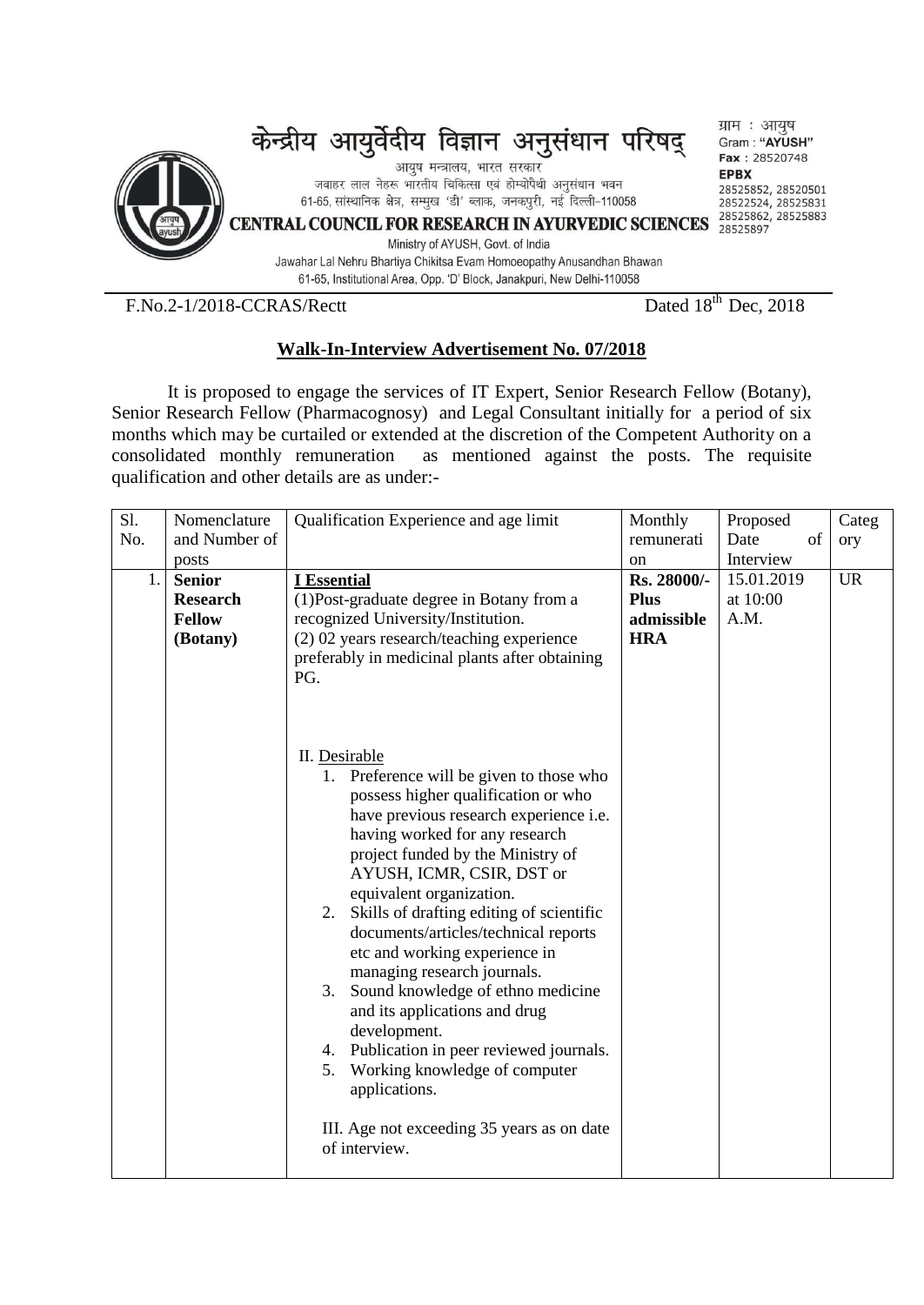| 2. | <b>Senior</b><br><b>Research</b><br><b>Fellow</b><br>(Pharmacogn<br>$osy) -01$ | I. Essential<br>M. Pharm (Pharmacognosy)/M.Pharm<br>a)<br>(Ay)/M.Sc (Medicinal Plant) with<br>specialization in Pharmacognosy.<br><b>OR</b><br>b) Master's degree in Botany from a<br>recognized University/Institution with<br>02 years research/teaching experience<br>after PG degree.<br><b>II Age.</b> Age limit not exceed 35 years as on<br>date of Interview                                                                              | Rs. 28000/-<br><b>Plus</b><br>admissible<br><b>HRA</b> | 15.01.2019<br>at 10:00<br>A.M. | <b>UR</b> |
|----|--------------------------------------------------------------------------------|---------------------------------------------------------------------------------------------------------------------------------------------------------------------------------------------------------------------------------------------------------------------------------------------------------------------------------------------------------------------------------------------------------------------------------------------------|--------------------------------------------------------|--------------------------------|-----------|
| 3. | Legal<br><b>Consultant</b>                                                     | <b>Essential:</b><br>(i) A degree in law from a recognized<br>University/or a National Institute.<br>(ii)Possesses<br>five<br>least<br>at<br>years<br>experience on a continuous basis in<br>handing court matters and should be<br>well versed in Law.<br>(iii)The Candidates should be proficient<br>in working independently on MS word<br>and familiar with other computer<br>applications<br>Age: Below 45 years as on date of<br>interview. | Rs.<br>$50,000/$ -<br>per month<br>consolidat<br>ed    | 15.01.2019<br>at 10:00<br>A.M. | <b>UR</b> |
| 4. | IT expert<br>$-01$ post.                                                       | <b>Essential</b><br>(i)BE/B.Tech<br>Electronics<br>$\&$<br>in<br>communication/IT/Computer<br>science/MCA/MSc IT/Computer science.<br>(ii)Age not exceeding 30 years<br>as on 1.1.2018<br><b>Desirable</b><br>(i)Configuration and maintenance of<br>content management system (CMS) like<br>Drupal etc<br>(ii) Certificate course in<br>Networking/experience in Networking.                                                                     | Rs.<br>$30.000/-$<br>(consolida<br>ted)                | 20.12.2018<br>at 10:00<br>A.M. | <b>UR</b> |